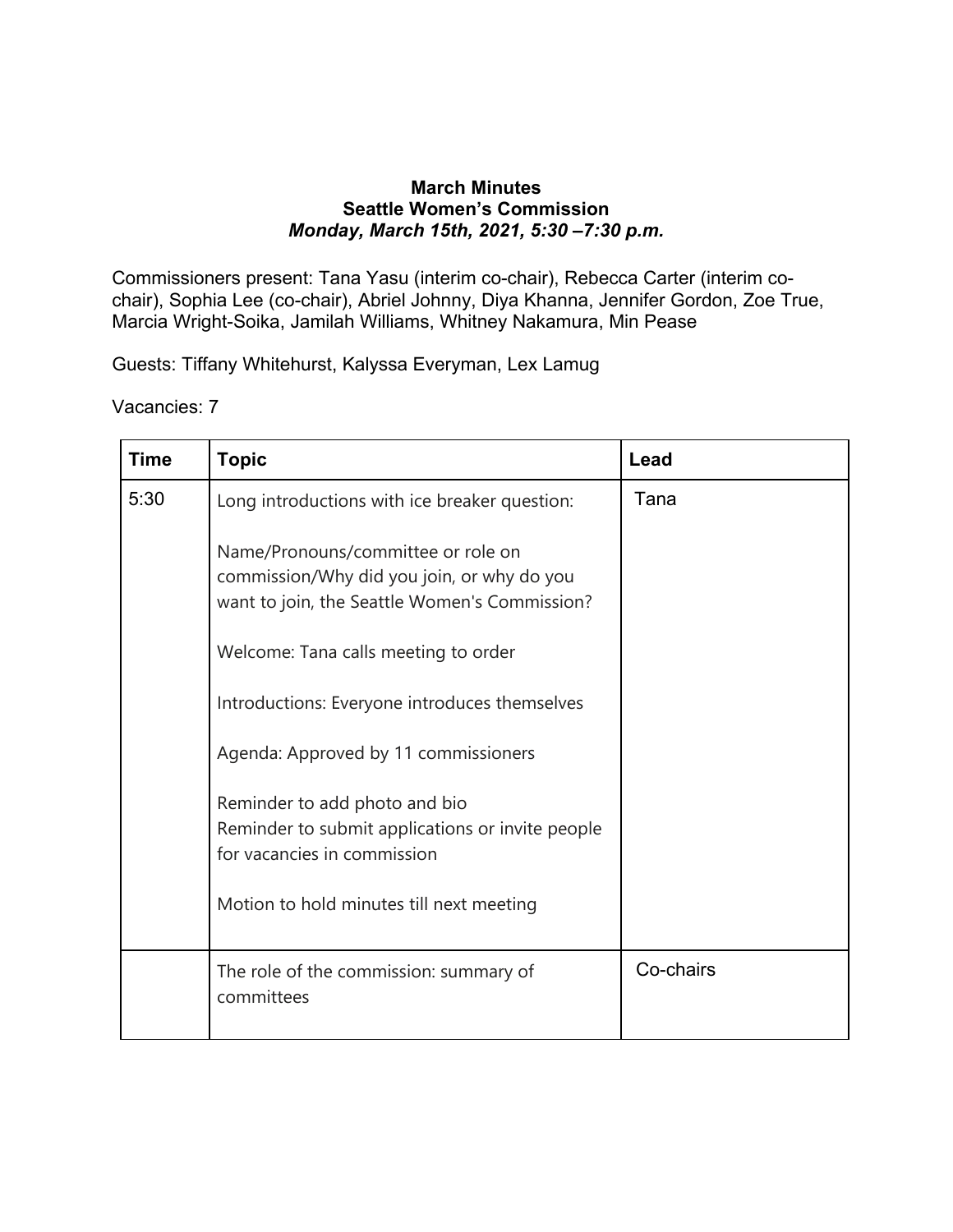| Tana: introduces various committees and<br>mission statement; including outreach<br>committee<br>Invitation to Abriel and Sophia to join<br>committees<br>2021 Priorities: COVID recovery and Police<br>Accountability<br>Leadership elections in the summer<br>Usually retreat takes place end of the year for<br>re-evaluation; delayed to this year |         |
|--------------------------------------------------------------------------------------------------------------------------------------------------------------------------------------------------------------------------------------------------------------------------------------------------------------------------------------------------------|---------|
| Outreach committee update                                                                                                                                                                                                                                                                                                                              | Rebecca |
| Rebecca: community groups outreach, media<br>outreach for vacancies                                                                                                                                                                                                                                                                                    |         |
| Subcommittee report outs on plans for COVID<br>relief and police accountability work for the year                                                                                                                                                                                                                                                      | Tana    |
| Policy, Research and Analysis:                                                                                                                                                                                                                                                                                                                         |         |
| Google drive has legislative bills, asking people<br>to offer testimony for bills that speak to them                                                                                                                                                                                                                                                   |         |
| <b>Government and Community Relations:</b>                                                                                                                                                                                                                                                                                                             |         |
| <b>Bill tracker:</b><br>https://docs.google.com/spreadsheets/d/1ML0<br>OVGMbKtEQz7TqXsZ1X3t072pDUj1N/edit                                                                                                                                                                                                                                              |         |
| Identified bills that match the goals of the<br>commission (COVID relief and police<br>accountability)                                                                                                                                                                                                                                                 |         |
| Get to know legislators                                                                                                                                                                                                                                                                                                                                |         |
| Do other committees want to contribute and<br>engage with policy proposals that are moving                                                                                                                                                                                                                                                             |         |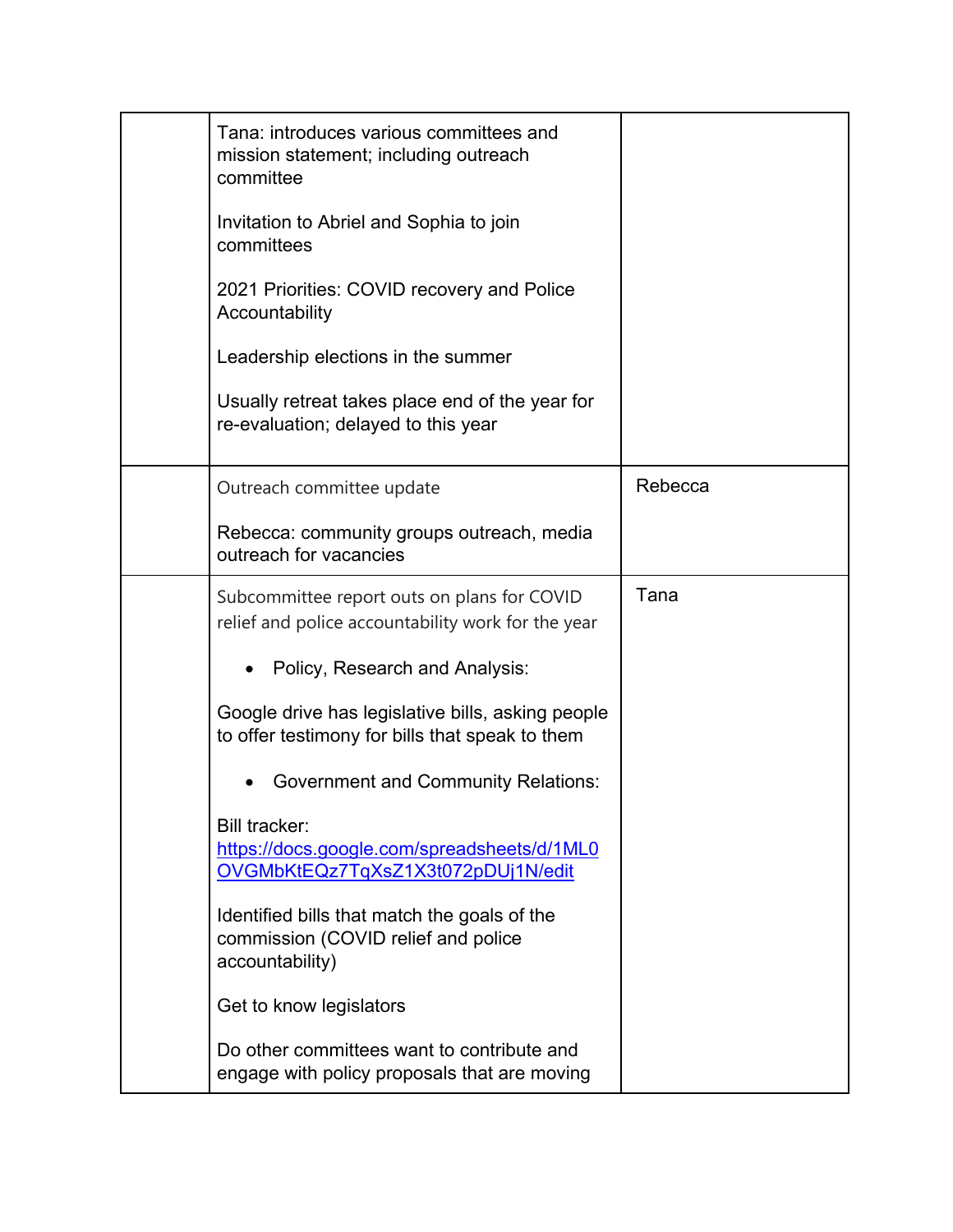| through other jurisdictions (City, County,<br>Federal etc.)                                                                                                           |         |
|-----------------------------------------------------------------------------------------------------------------------------------------------------------------------|---------|
| Seeking timely approval for the slate of bills to<br>sign on bills officially.                                                                                        |         |
| Motion passed to empower the Government<br>and Community Relations subcommittee team<br>to make determination on bills we will sign in<br>support of. All in approval |         |
| Sophia will track and make sure bills get signed<br>on time                                                                                                           |         |
| Min raised thought: to revisit the two priorities<br>as we move through this year                                                                                     |         |
| Distinction and clarification between the policy<br>subcommittee and government subcommittee                                                                          |         |
| <b>Events and Communications</b>                                                                                                                                      |         |
| Jamilah requested final list to be sent over to<br>Communications so they can send out info for<br>how people can testify                                             |         |
| Reference Black Brilliance Research Project:<br>https://www.documentcloud.org/documents/204<br>69638-participatory-budgeting-preliminary-<br>report-1045-pages        |         |
| Women History Month recommendations:                                                                                                                                  |         |
| Sexual Assault and Prevention month (April)                                                                                                                           |         |
| Legislative Session Update                                                                                                                                            | Rebecca |
| (see above)                                                                                                                                                           |         |
| Upcoming speaker engagements:                                                                                                                                         | Rebecca |
|                                                                                                                                                                       |         |